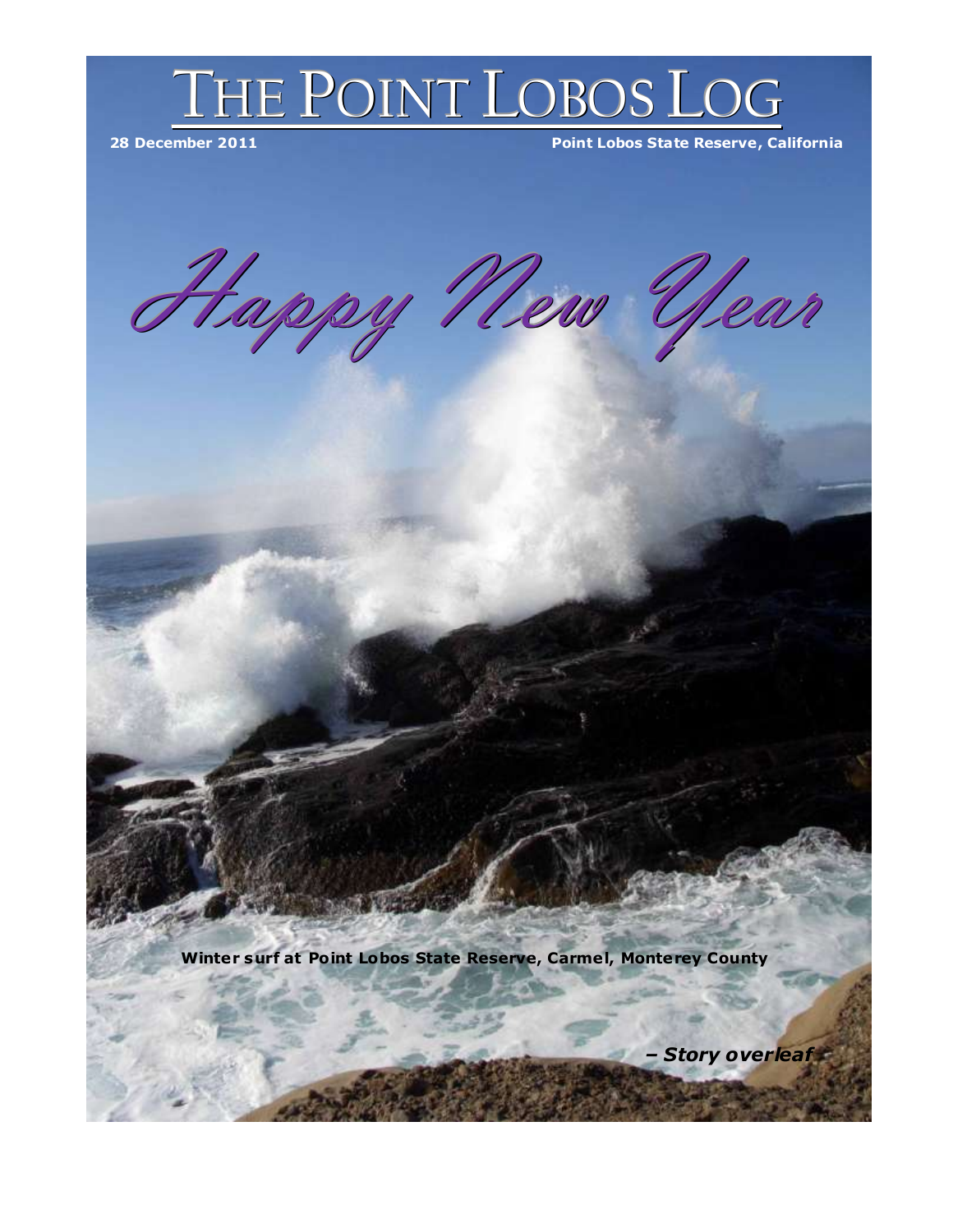

**A harbor seal catches some rays in Wha lers Cove, Point Lobos State Reserve.**

## Winter comes to the coast

Winter doesn't look wintry in pictures along California's Central Coast.

The trees are evergreens – Monterey pines, Monterey cypress and coast redwoods – that look the same year round. The bare mountainsides turn green from winter rains and go brown from summer drought.

The low sun could be a summer morning or sunset if the picture caption didn't clue you in.

Don't look for winter on the coastal land. Look for it in the water, where it's winter 12 months a year.

The average ocean temperature in winter at Point Lobos, south of Monterey Bay, is 53 degrees. In summer it oddly averages a degree cooler.

Blame Alaska, where the cold water current that runs the length of the California coast begins. It brings snow to the Sierra, fog to cool the summer, salmon to the rivers and marine mammals like seals, sea lions and sea otters to the coast.

In 1762 and for the next 155 years, the cold water also brought the Russians, who established a series of settlements down the West Coast from Alaska down to San Francisco Bay.

Alone among the Old World powers, the Russians didn't come to take land from the native inhabitants, convert them to a new religion or exterminate them altogether.

They wanted the fur from the sea otters who swam in coastal waters. *– Continued overleaf*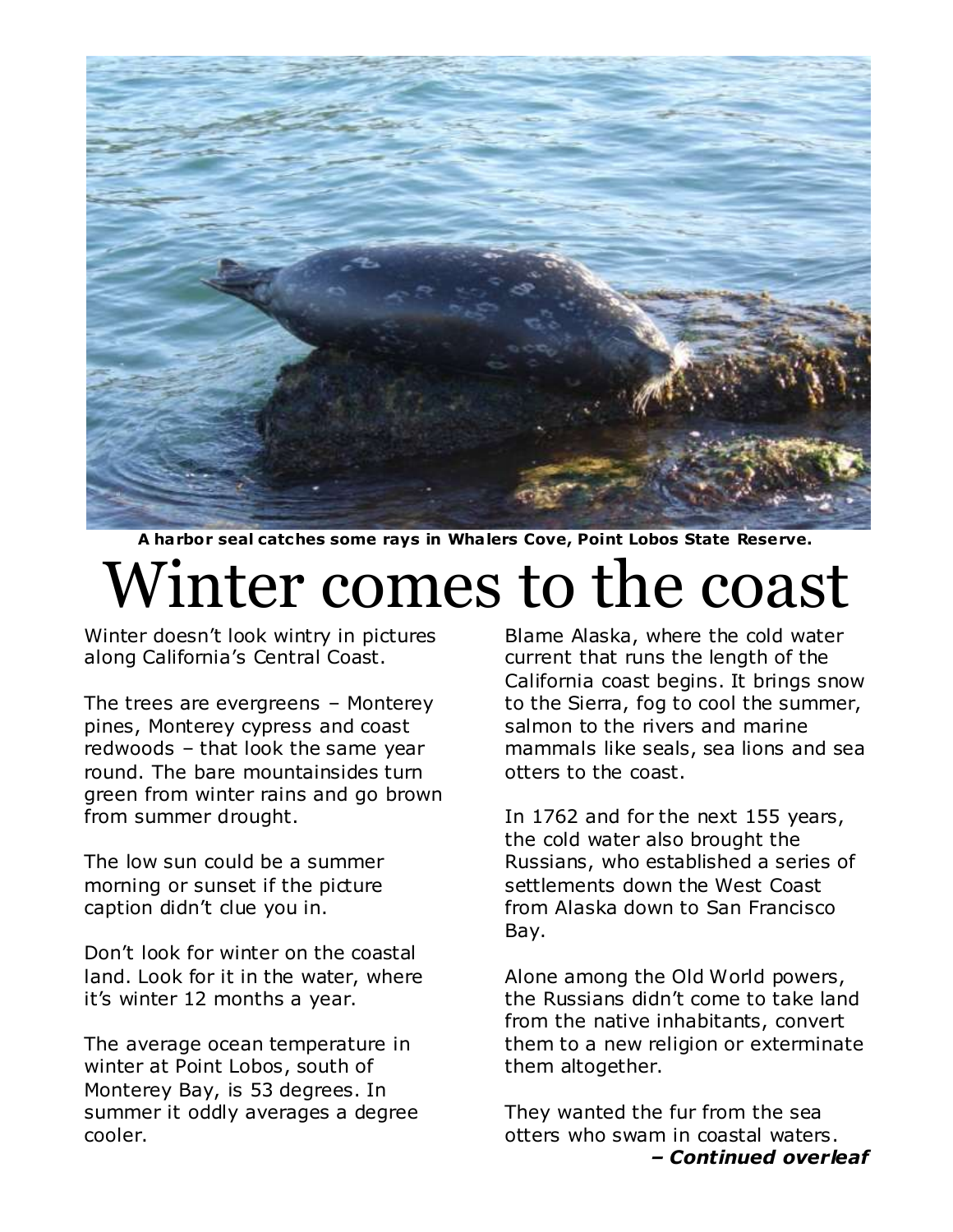

**Sea otters, once coveted for their fur, are beloved today because of their playful, human-like behavior. They spend very little time ashore, preferring to float on their backs to sleep or play with their pups when not diving for shellfish. Often when otters sleep, one will wrap him/herse lf in a strand of ke lp growing from the ocean bottom and then others will gather, holding hands (be low) to keep from drifting apart.** *(I did not shoot the otter pictures; they came from the internet)*



## Winter comes to the coast

*– Continued from previous*

But even though otter fur – the densest of any animal at nearly a million hairs per square inch – brought high prices among the wealthy in St. Petersburg and Moscow, the sales still didn't support the expenses of defending New World settlements from the Spanish and British plus shipping the furs across the Pacific and Siberia.

So the Russians sold Alaska to the least threatening potential buyer, the United States, and abandoned their more southerly outposts.

In the Bay Area, that left us with Fort Ross in Sonoma County, the Russian River and a decimated sea otter population that now numbers around 1,500, down from 300,000. I saw several at Point Lobos, but couldn't get close enough for my own picture without a kayak.

Point Lobos State Reserve Point Lobos State Reserve, about 90 minutes south of San Jose, is a California park that protects a small, rocky spit of coastal land near the Monterey Peninsula. The name means "wolf point" for the barking of the sea lions (sea wolves) heard by the Spanish discoverers.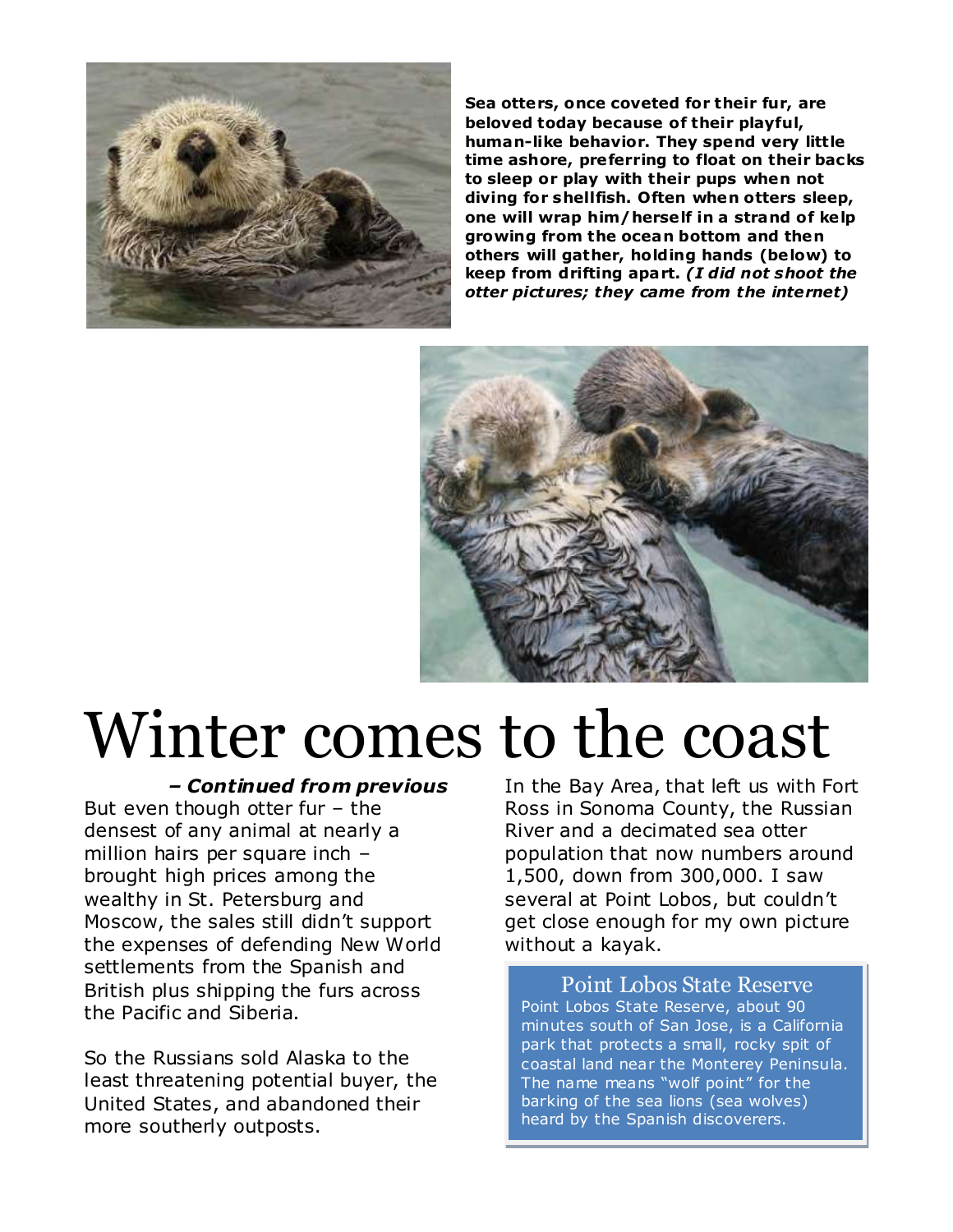## Today's picture pages

**Portuguese whalers built a series of whaling stations along the California coast, including this one at Point Lobos, during the late 18th Century that lasted until the discovery of petroleum ended the use of wha le oil as an energy source.**





**Most of the hiking trails at Point Lobos are gentle, even the ones that c limb, and can be walked by most ages.**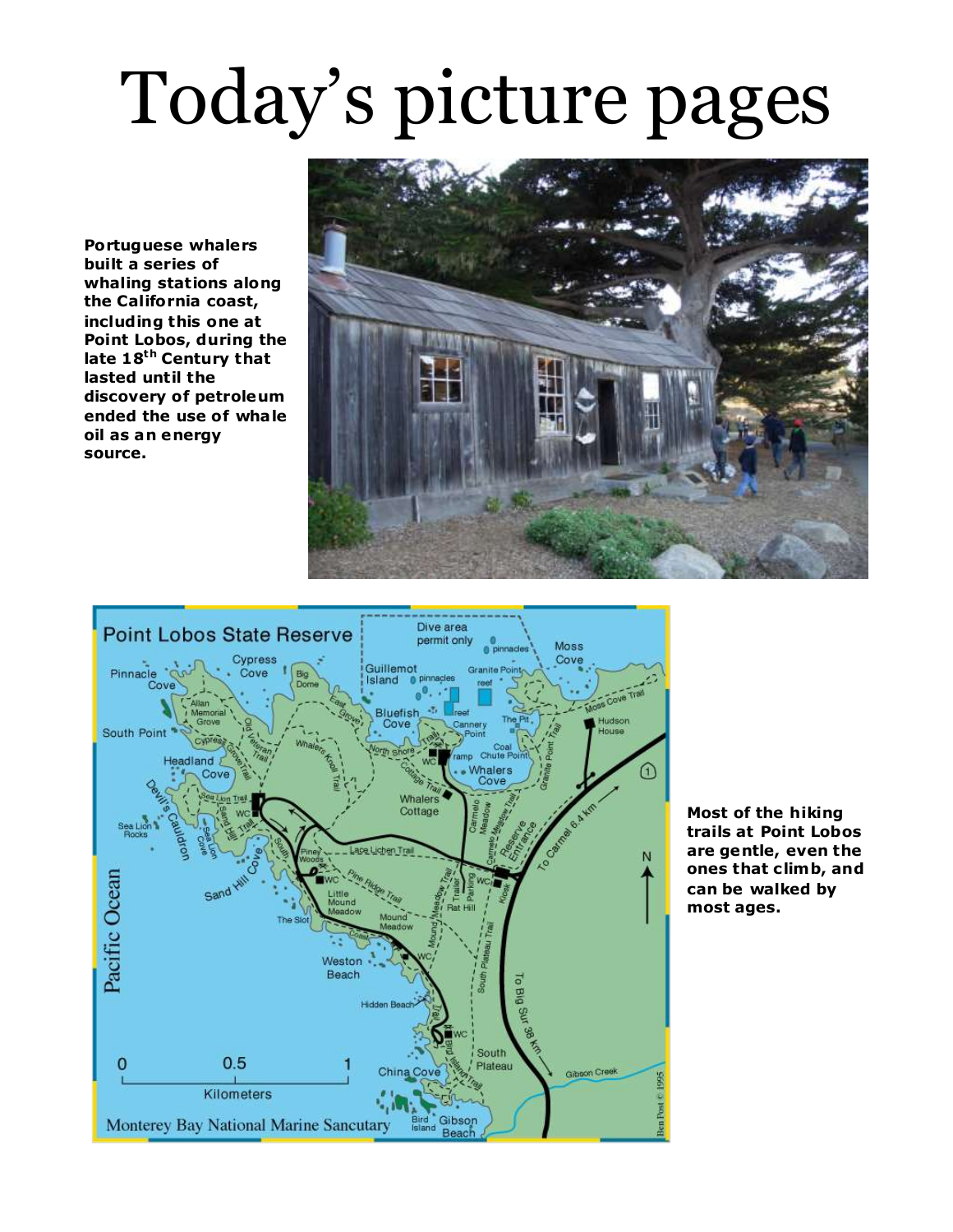

**Hikers at Pinnacle Cove in futile search of a bad picture**



**Two mule deer bucks lock horns. Yep, there was a woman nearby (below).**

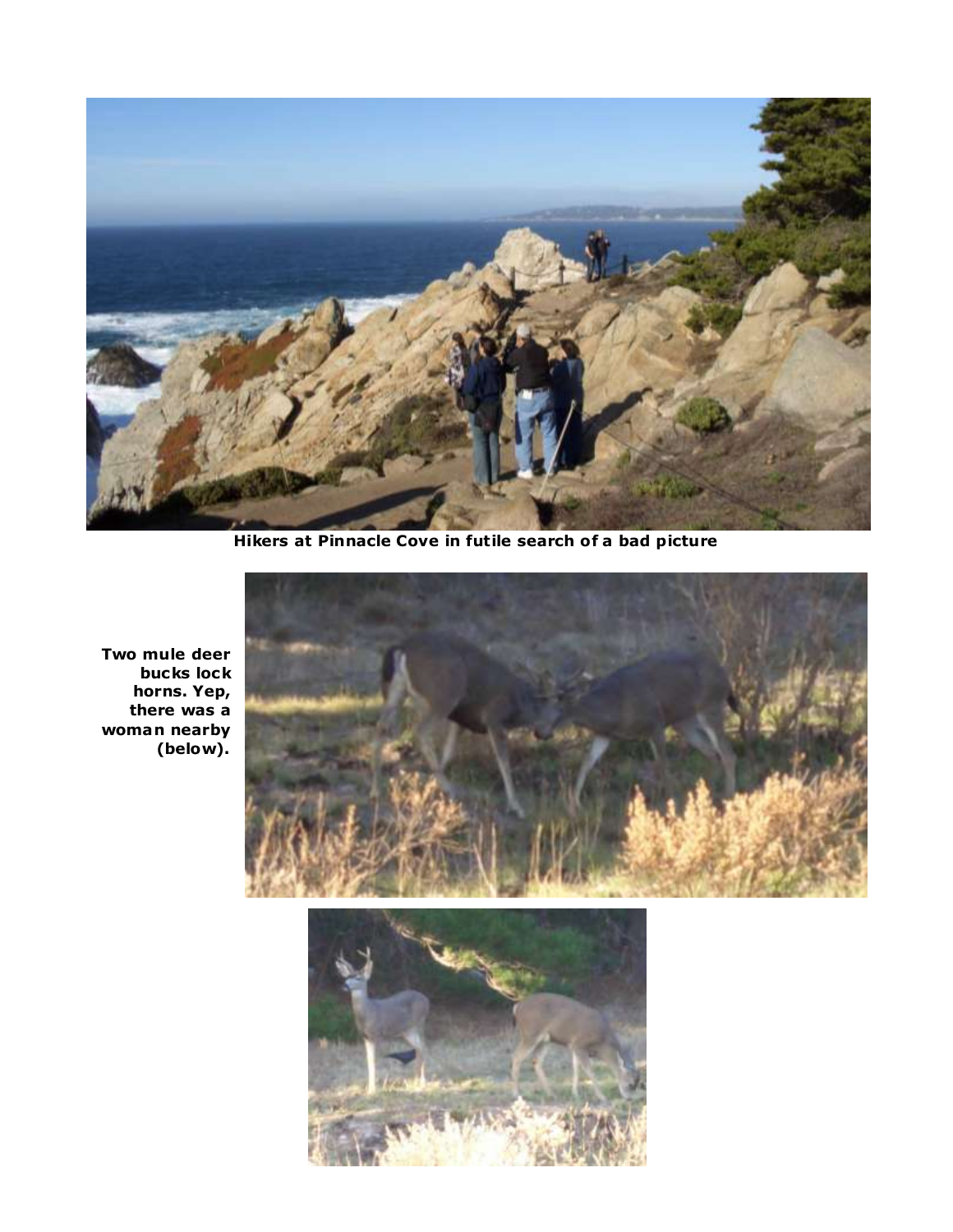

**Evening fog rolls in over Headland Cove,** *Punta de los Lobos Marinos* **and Big Sur beyond.**



**Carmel Highlands south of Point Lobos**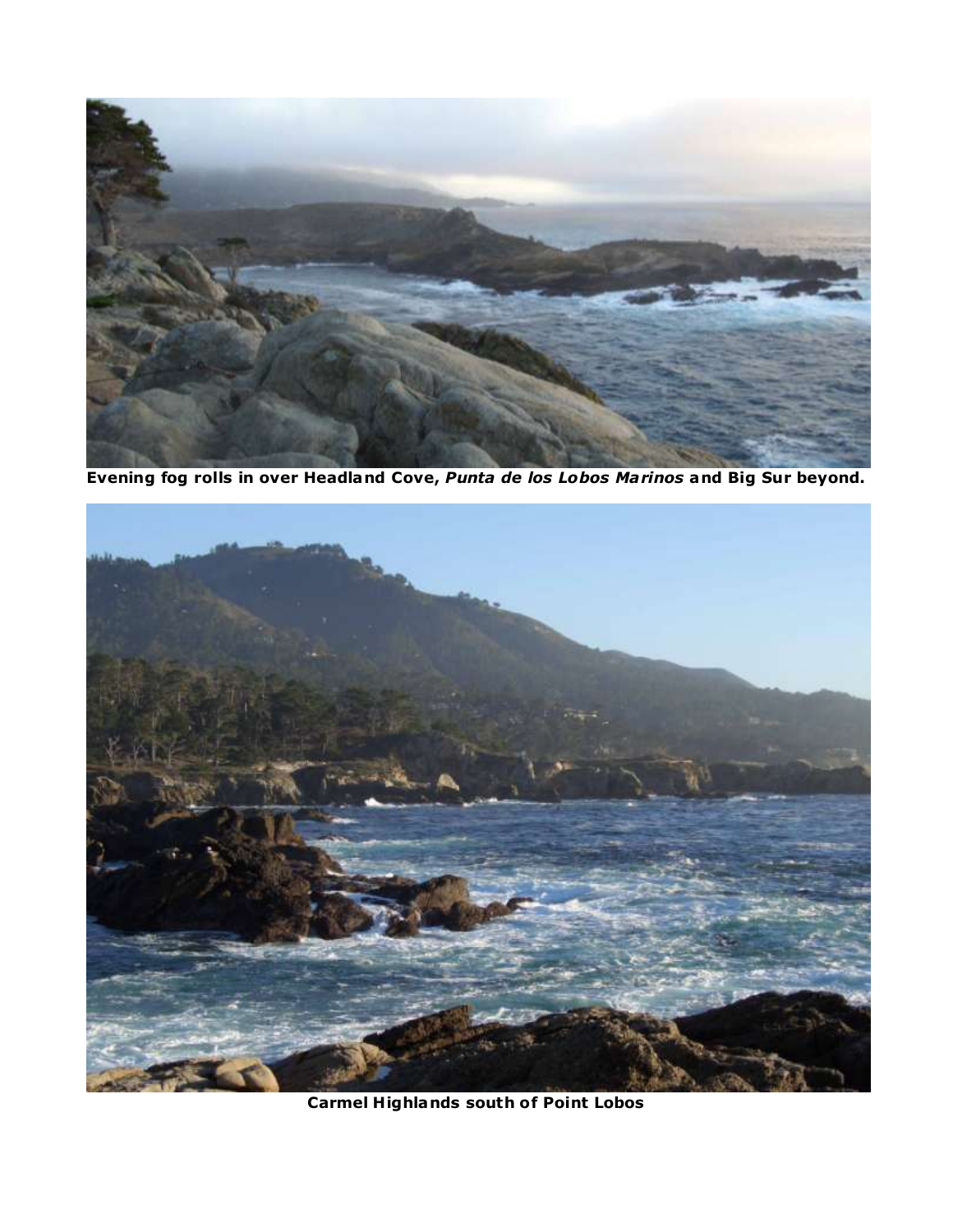

**Cliff top hiker moves into forest of Monterey cypress.**



**Storms twist cypress into gnarled shapes**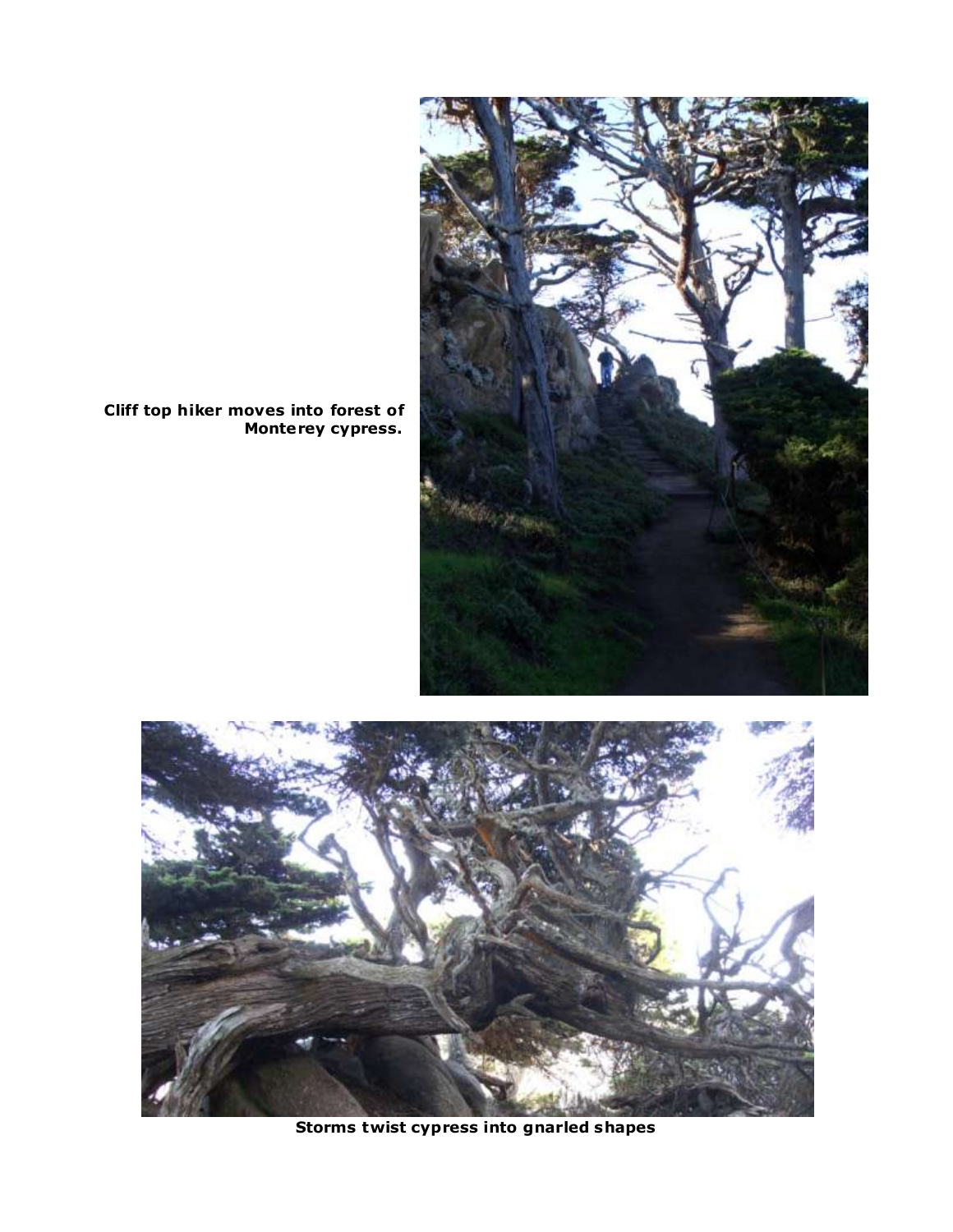

**Deep, cold, scenic.**